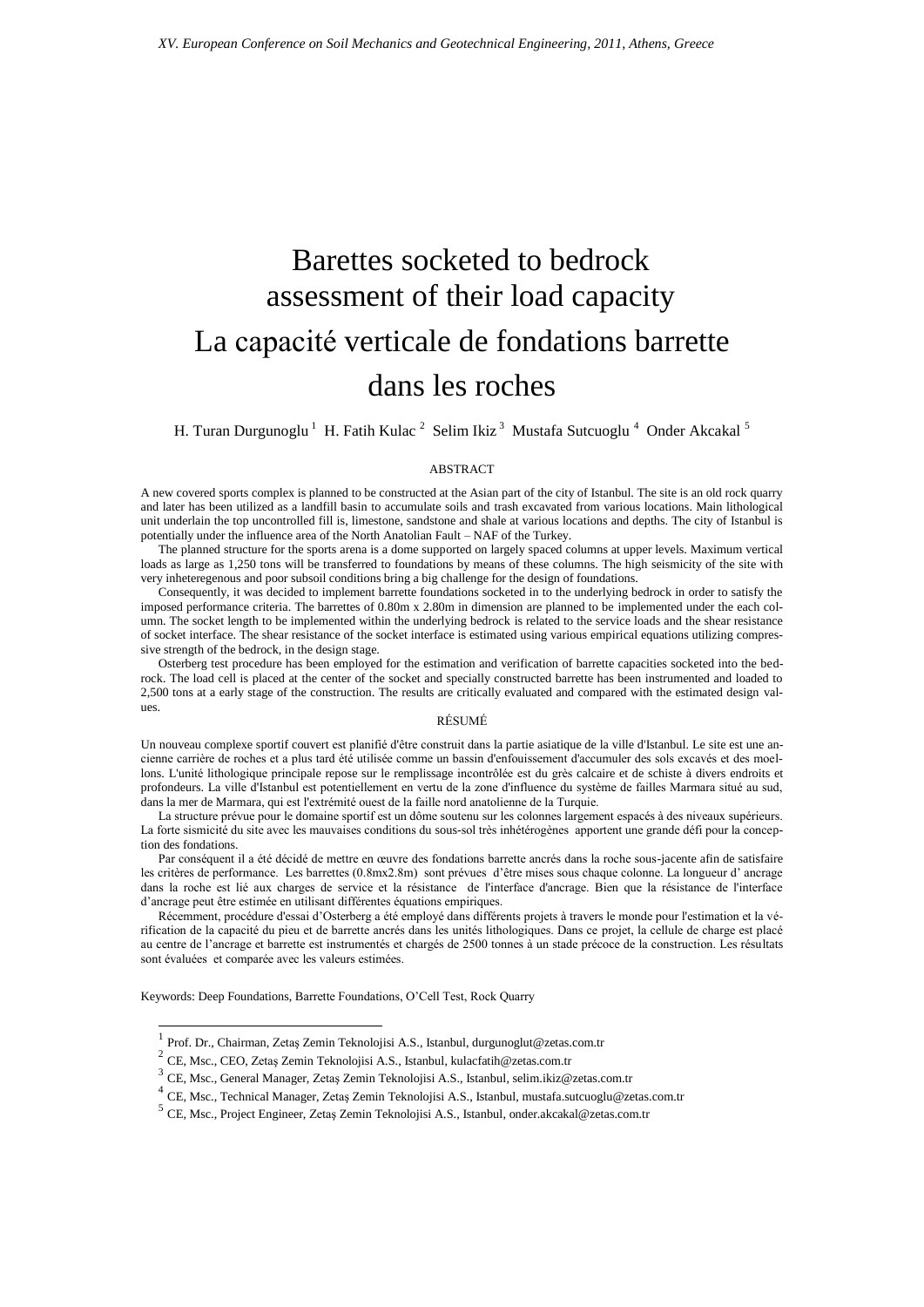## 1 PROJECT

One of the well known sports club, through their sponsor, has decided to implement a complex project containing a covered sports arena with a capacity of eighteen thousand people, hotel, office block and shopping mall located in the Asian part of city of Istanbul, Turkey. The site is located at about 15 kilometers north of North Anatolian Fault line which is well known with its past seismic activities as shown in *Figure 1*. It is well known a segment of NAF was responsible for 1999 Golcuk Earthquake of M=7.2 that has caused large number of human casualty and great financial loss. It is also known that segment of NAF located beneath the Marmara sea will create a major earthquake of  $M_w > 7.0$  in near feature; with a 67% probability within 30 years. Therefore, the earthquake resistant design of every structure, especially the ones that involve public safety such as sports arena in this complex bare at most attention to civil engineers.



Figure 1. Location of NAF.

The subject of this paper is the foundation design of sports arena which is about 100 meters in diameter dome structure as shown in *Figures 2 and 3.*



Figure 2. Ulker Arena Project.



Figure 3. Ulker Arena Project Typical Section.

### 2 SUBSOIL CONDITIONS

Site is an old rock quarry later being used as landfill and has been filled with trash and the excavated surplus material obtained from the various construction sites within the city. Consequently, the depth of bedrock from existing ground surface beneath the uncontrolled fill is quite variable and unpredictable underlain the sports arena. Therefore, a systematic subsoil investigation programme was implemented having one boring at each structural column locations. The length of borings was specified as having minimum coring of ten meters within the underlying bedrock. Consequently, maximum boring length of 65.0 meters were realized at the bottom of the cross valley. The thickness of the uncontrolled fill located above the bedrock was quite variable, reaching to a value of as high as 50.0 meters. As expected, it is determined that the fill has contained all kinds of debris transported to the site and was quite loosely packed having various size void spaces. As a result, the uncontrolled fill is very susceptible to vertical displacements due to the further wetting of the formation. Further, the hydraulic conductivity of the fill is quite large due to its loose state of placement. As determined from the corings, the bedrock is very inheterogeneous in lithology and mechanical properties. Main lithological units observed were sandstone, siltstone, shale and very infrequently weak limestone.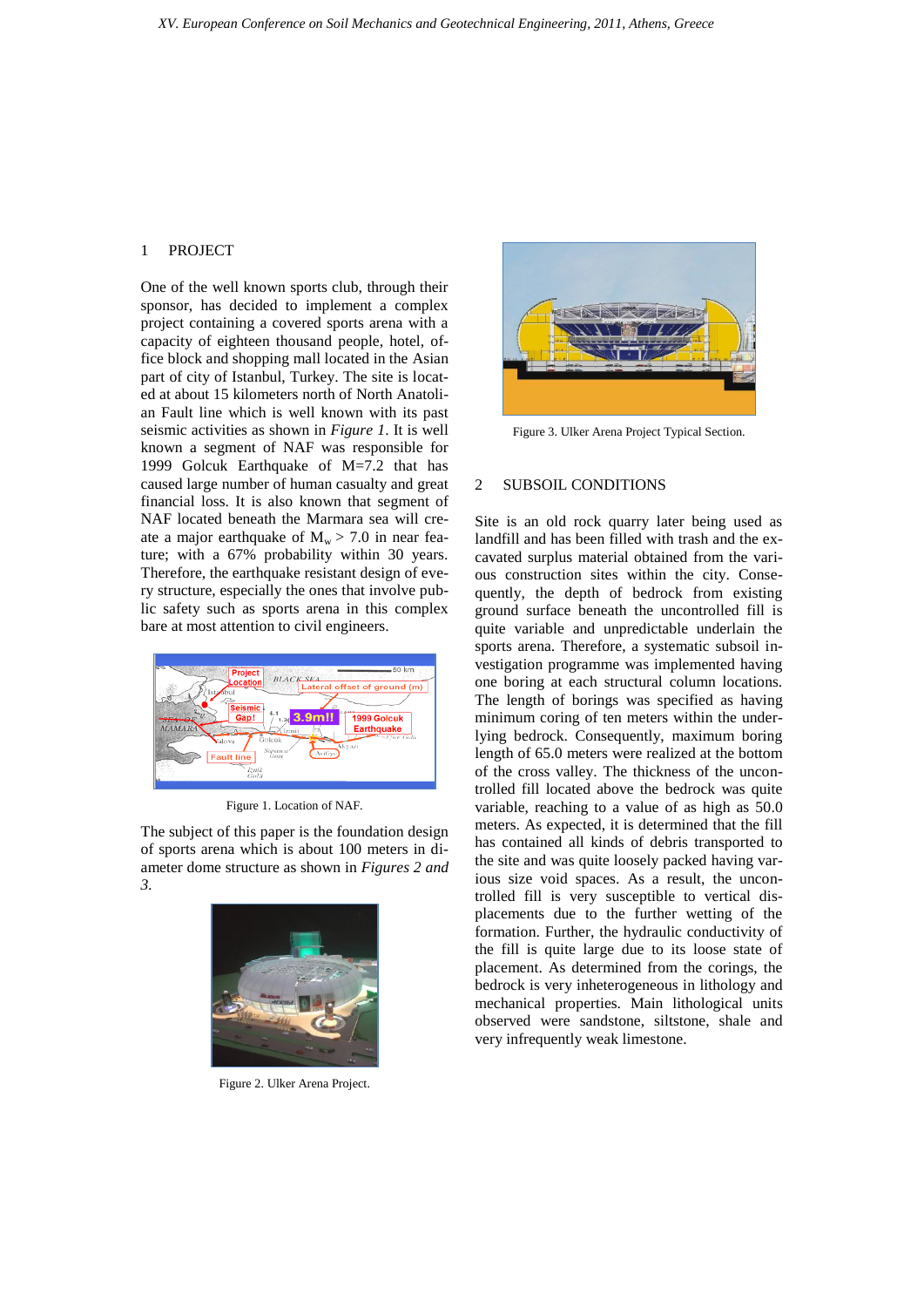## 3 MECHANICAL PROPERTIES OF **BEDROCK**

Systematic core samples have been taken from the bedrock in each boring have been tested under uniaxial compression to determine unconfined compressive strength in the laboratory. The variation of uniaxial compressive strength, UCSqucs with depth is quiet variable as expected due to the in heterogenity in lithology and the depth of the bedrock. Based on the laboratory results, there is a distinct increase in UCS with depth from the existing ground surface. The results could be modeled for design purposes as below according to depth of bedrock:

Table 1. UCS values according to the depth of bed rock.

| $\mathbf{d}_{\mathrm{b}}, \mathbf{m}$ | UCS, MPa |  |  |
|---------------------------------------|----------|--|--|
| $0 - 15$                              | 2.5      |  |  |
| $15 - 25$                             | 5.0      |  |  |
| $25^{+}$                              | 7.5      |  |  |

## 4 STRUCTURAL SYSTEM AND FOUNDATIONS

Dome structure is carried out by means of 208 rectangular columns having circular symmetry as seen in *Figure 4*. Outside column loads, maximum value of 1250 tons, are much larger compared to central column load value of 350 tons.



Figure 4. Layout of Barrette Foundations.

There are two parking levels located beneath the structure. Foundations of columns socketed into

the bedrock were considered suitable based on the encountered subsoil conditions and seismicity of the site. Cast-in situ barrette foundations are chosen to be implemented for this purpose. Barrette dimensions were designed as 0.80 m by 2.80 m. Under each column one barrette is located having total of 208 number of barrettes as foundation system. Barrettes were connected with a structural reinforced concrete mat at the top. Due to inheterogenity in bedrock conditions and due to no redundancy of foundations each barrette was designed based on the maximum column load of 1250 tons. Barrettes have offered various advantages compared to cast-in situ conventional circular piles in this specific project. First, it was possible to utilize one single barrette under each column carrying maximum service load of 1250 tons. Rectangular configuration having possibility of placement of foundations with circular symmetry offered the possibility excellent behavior of foundations under seismic loadings. Having circular symmetry in foundations, no torsional moment is expected to be created under earthquake loadings regardless of the direction of the seismic shaking. Further, utilizing both hydraulic grab and reversed circulation cutter technology used in barrette construction offered the confidence and comfort of obtaining desired socket lengths within the bedrock. At last, for the same section barrette offers 35% larger frictional surface compared to circular piles. In this case each barrette area is Ab= $0.8x2.8$  = $2.4$  m2, equivalent pile diameter is deq=1.69 m, skin area of barrette for unit length is asb=7,2 m2/m and skin area of pile is asp= $5.3$ m2/m yielding to ratio of asb/asp= 1.35.

# 5 DESIGN OF BARRETTES

Considering structural system, subsoil conditions and high seismicity of the site, barrettes were designed based on skin friction only. In order to limit the vertical displacements under static and earthquake loadings socket skin friction only within the bedrock is considered. Low skin friction through the uncontrolled fill is neglected in estimation of vertical load capacity. Ultimate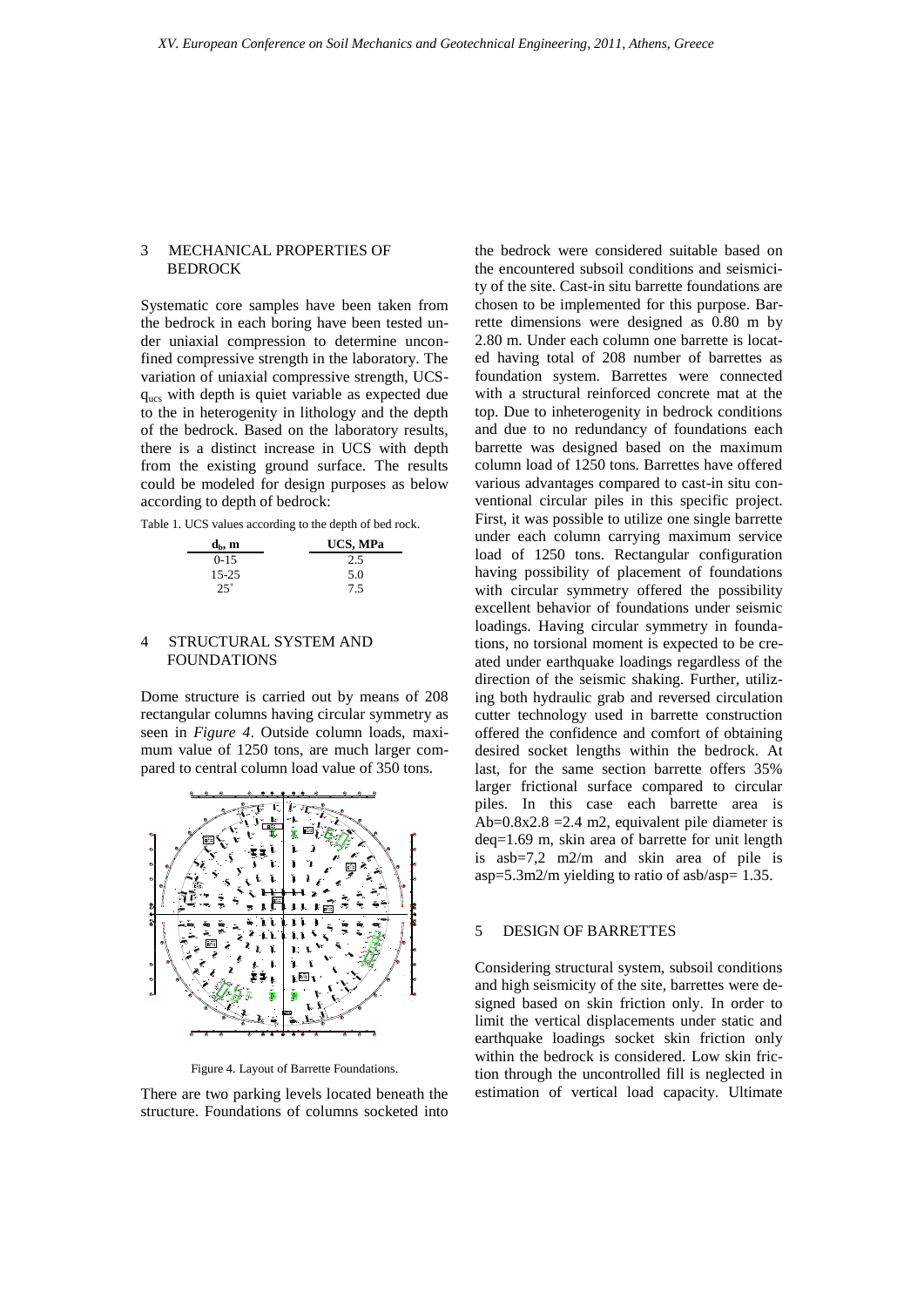socket load through the bedrock,  $Q_{\text{sult}}$  is estimated from;

$$
Q_{sult} = A_s \cdot f_{sult} \tag{1}
$$

Where  $A_s$ =socket area which is given as  $A_s=p.L_s$  where p=perimeter of the barrette which is 7.2 m and  $L_s$  is the socket length;  $f_{\text{sult}}$  is the ultimate unit skin friction developed along the socket. Based on the previous studies, fsult could be estimated from;

$$
f_{sult} = \alpha \cdot q_{\nu \alpha}^{\beta} \tag{2}
$$

Where,  $\alpha$  and  $\beta$  are correlation coefficients recommended by various authors and  $q_{\text{UCS}}$  is the uniaxial compressive strength of the bedrock along the socket length. Therefore ultimate skin load, Qsult will be equal to:

$$
Q_{sult} = \alpha \cdot A_s \cdot q_{\nu s}^{\beta} \tag{3}
$$

Using factor of safety FS, the safe load will be;

$$
Q_{Ssafe} = \frac{Q_{sult}}{FS} = \frac{\alpha \cdot p \cdot L_s \cdot q_{UCS}^{\beta}}{FS}
$$
(4)

Considering that the minimum socket length of barrettes are estimated based on the maximum service load,  $Q_{ser}$  (MPa), the socket length,  $L_s$ could be estimated from  $Qs_{\text{safe}}=Q_{\text{ser}}$ , i.e.

$$
L(m) \ge \frac{Q_{ser} \cdot FS}{\alpha \cdot p \cdot q_{\text{UCS}}^{\beta}} \tag{5}
$$

In this relationship,  $p= 2(0.8+2.8) = 7.2m$ , FS=2, therefore;

$$
L(m) \ge \frac{Q_{ser}}{3.6 \cdot \alpha \cdot q_{UCS}^{\beta}}
$$
 (6)

*Table 2*, summarizes different  $\alpha$  and  $\beta$  values recommended by various authors and, range of estimated average values of  $f<sub>sult</sub>$  (MPa) are 0.49, 0.82 and 1.12 respectively for bedrock depth ranges of 0-15 m, 15-30m and  $30^{\circ}$  m.

Table 2: Estimation of Unit Socket Skin Resistance

| <b>References</b>                     |      | $fsULT$ Mpa<br>Depth |         |            |      |
|---------------------------------------|------|----------------------|---------|------------|------|
| Method                                | α    | β                    | $0-15m$ | $15 - 25m$ | >25m |
| Horvath and                           |      |                      |         |            |      |
| Kenny (1979)                          | 0.21 | 0.50                 | 0.33    | 0.47       | 0.58 |
| Carter and Kul-                       |      |                      |         |            |      |
| hawy (1988)                           | 0.20 | 0.50                 | 0.32    | 0.45       | 0.55 |
| Williams et al.                       |      |                      |         |            |      |
| (1980)                                | 0.44 | 0.38                 | 0.61    | 0.79       | 0.91 |
| Rowe and Armita-                      |      |                      |         |            |      |
| ge (1984)                             | 0.40 | 0.57                 | 0.67    | 1.00       | 1.26 |
| Rosenberg and Jo-<br>urneaux $(1976)$ | 0.34 | 0.51                 | 0.54    | 0.77       | 0.95 |
| Reese and O'Neill                     |      |                      |         |            |      |
| (1988)                                | 0.15 | 1.00                 | 0.38    | 0.75       | 1.13 |
| Meigh and Wolski                      |      |                      |         |            |      |
| (1979)                                | 0.22 | 0.60                 | 0.36    | 0.58       | 0.74 |
| $fs_{ult-avg}$ , (Mpa)                |      | 0.49                 | 0.82    | 1.12       |      |

Under these circumstances, if the average unit socket skin friction values are utilized in estimation of minimum socket lengths, the values of  $L_s$ =7.0 m, 4.2m and 3.1 m are determined based on the depth of the bedrock from the ground surface. At most of the barrette locations the depth of the bedrock is greater than 15 m, as a result utilization of a specific single value of  $L_s = 5.0$ m > 4.2m is considered to be on the safe side for design purposes.

#### 6 CONSTRUCTION OF BARRETTES

Mechanical and hydraulic grabs are utilized in excavation of uncontrolled fill located at the top. Using bentonite slurry, special precautions were taken to prevent the seepage of the slurry through the surface skin area of the each segment towards the loose uncontrolled fill. Later, cutters of Bauer BC-30 and MBC-30 are utilized with reverse circulation using bentonite slurry to excavate the bedrock in order to achieve the required socket length of 5.0 meters. The reinforcement cage is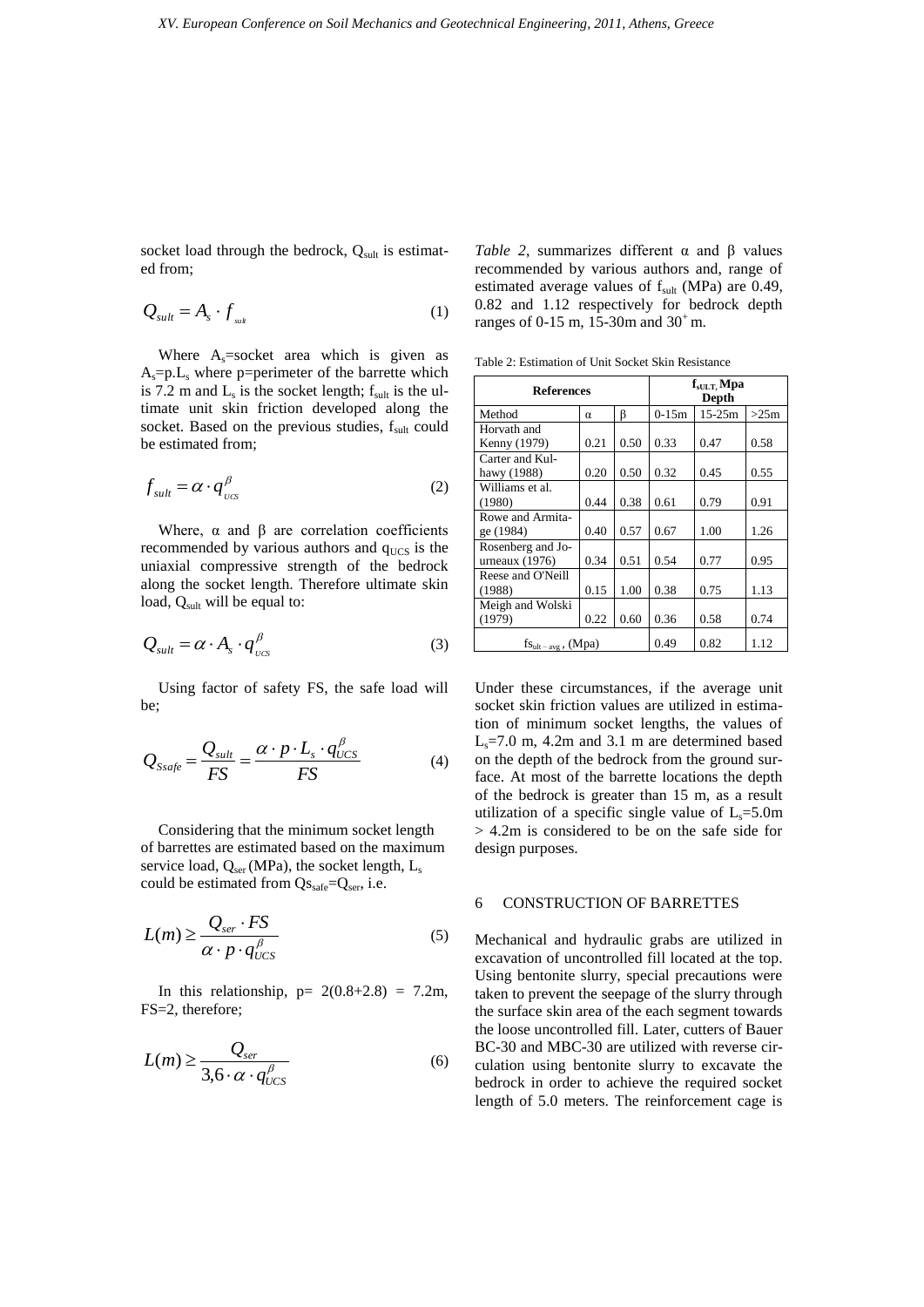prepared outside according to its structural design and later lowered into the excavated segment of each barrette. The segment containing bentonite slurry and cage is concreted using classical tremie procedure. The specification related to bentonite slurry usage TS EN 1538/2001 is strictly followed during construction of barrettes in order to ensure the concrete quality within the barrettes.

## 7 BD-SLT/O-CELL TESTING

The estimated vertical load capacity of a barrette constructed with 5.0 m socket length is tested using BD-SLT/O-CELL procedure in order to verify the design load and estimate the vertical displacement under the service load. The test barrette has 0.8mx2.8m dimensions having an average length of 30.0m with a maximum test load of 2500 tons. Load cells are located in the middle of the socket length, and 2x700 tons load cells are used in testing. In addition sixty straingauges at ten different elevations are used in order to measure the skin friction distribution along the skin of the barrette with depth. The configuration of testing is given in *Figure 5.*



Figure 5. Configuration of testing.

Test is conducted according to ASTM D 1143-81 and loading up to 2500 tons are achieved in two consecutive steps. Load vs displacement relations are obtained by three direct measurements at top of the barrette, load cell top and load cell bottom as given in *Figure 6*.



Using the procedure recommended by Osterberg, real load-displacement relationship for the case of barrette loaded at the top is estimated in



Variations of skin friction depth the skin at various loading steps are presented in *Figure 8*.



Figure 8. Skin Friction vs Load (%).